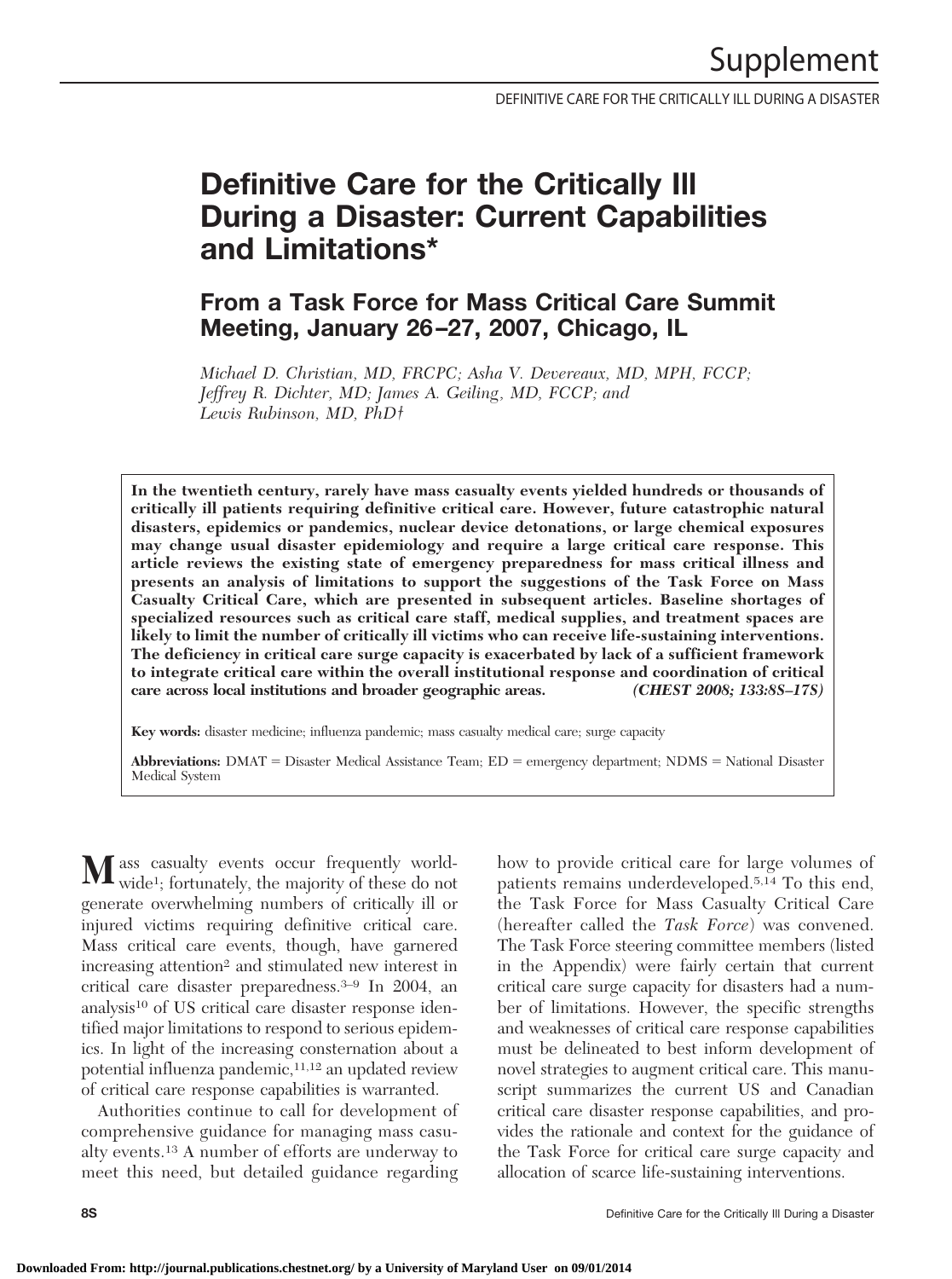#### Role of Critical Care in Disaster Response

Disaster medical management has focused primarily on the response to trauma victims.5,15 Victims who suffer critical injuries frequently die immediately or before rescue, so the vast majority of those who survive to receive hospital-based treatment have non–life-threatening injuries.<sup>16–18</sup> Disaster plans have assumed that critical care resources will be available when needed,<sup>5</sup> and generally this assumption has been correct. However, with the anticipation of large volumes of critically ill patients in future disasters, some believe that hospital capacity, and in particular critical care capability, will be a major limiting factor for survival.15,19

Numerous authorities have forecast scenarios that will result in large numbers of critically ill and injured casualties. Table 1 summarizes scenarios developed by the US Department of Homeland Security. Eleven of the 15 scenarios predict numbers of critically ill patients ranging from hundreds to tens of thousands in a metropolitan area. If such events occur, the demand on critical care resources will be multiple orders of magnitude greater than previous emergencies experienced in the past half century in North America.

The experience with the severe acute respiratory syndrome in Toronto, although not a mass casualty event, stands as example where critical care can prevent deaths even for a disease lacking specific treatment. In the absence of critical care, the case fatality rate in Toronto would have been more than triple  $(20\%)$  the observed rate of 6.5%.<sup>20</sup> This lesson may have profound import were a serious influenza pandemic to occur. Further, the effectiveness of community mitigation as well as the utility and availability of antivirals to forestall serious illness remain uncertain.21,22 Many people, particularly high-risk groups, may have critical illness<sup>23</sup> and

without critical care will assuredly die. If critical illness directly or indirectly resulting from influenza is not uniformly fatal with essential critical care services, then availability of life-sustaining interventions may have a profound impact on community survival.<sup>24</sup>

The need to augment critical care is not unique to an influenza pandemic. Illness developing after exposures to chemicals,25 infection with serious pathogens, and exposure to radiologic materials are all likely to result in life-threatening clinical conditions, such as severe sepsis or ARDS. Natural catastrophes, such as earthquakes $26-28$  and tsunamis,  $29$  can also generate many victims with severe organ dysfunction. In the United States and Canada, severe sepsis and acute respiratory failure, including ARDS, are commonly treated in ICUs<sup>30-32</sup>; and importantly, at least half of patients survive with aggressive ICU care.33–38

Unlike the duration of surge demands on emergency departments (EDs) in mass casualty incidents, which are often measured in units of minutes or hours, the critical care response may need to be sustained for days to weeks. Several recent examples highlight this issue. Following the Rhode Island nightclub fire, the emergency department (ED) response lasted only hours, yet 47 critically ill patients admitted to a single hospital resulted in 406 ICU patient days with an average ICU length of stay of 21 days.39 Similarly, following the 2005 London bombings, the major incident lasted in the ED lasted 3 h and 14 min, yet the average length of stay for the critically injured was 12.4 days (range, 6 to 22 days).16,40 Complications seen in the critically ill or injured, such as ARDS, prolong recovery times in ICU16,41–43 and should be anticipated in planning for future mass critical care events.

#### Current Critical Care Response Capacity

Within an effective command and control system to coordinate regional response, $10$  surge capacity in critical care depends on three crucial elements: (1) "stuff," medical equipment and supplies; (2) "staff," appropriately trained health professionals to competently care for critically ill and injured patients; and (3) "space," the physical location suitable for safe provision of critical care. Although a rather simplistic conceptual approach, one can confidently state that a system that fails to meet any one of these requirements will not be able to cope with a large surge. Medical response to disasters, including the critical care response, is dependent on a number of nonclinical medical institution services (*eg*, logistics and procurement, environmental services, food services)

<sup>\*</sup>From the Mount Sinai Hospital/University Health Network (Dr. Christian), Toronto, ON, Canada; Sharp Coronado Hospital (Dr. Devereaux), Coronado, CA; Presbyterian Hospital (Dr. Dichter), Albuquerque, NM; White River Junction VA Medical Center and Dartmouth Medical School (Dr. Geiling), White River Junction, VT; and University of Washington (Dr. Rubinson), Seattle, WA. †A list of Task Force members is given in the Appendix.

The views expressed do not represent official positions of the Department of Veterans Affairs; the findings and conclusions in this article are those of the authors and do not necessarily represent the views of the Centers for Disease Control and Prevention.

The authors have no conflicts of interest to disclose.

Manuscript received November 4, 2007; revision accepted March 3, 2008.

Reproduction of this article is prohibited without written permission from the American College of Chest Physicians (www.chestjournal. org/misc/reprints.shtml).

*Correspondence to: Michael D. Christian, MD, FRCPC, Mount Sinai Hospital, 600 University Ave, Suite 18-206, Toronto, ON, Canada M5G 1X5; e-mail: michael.christian@utoronto.ca* **DOI: 10.1378/chest.07-2707**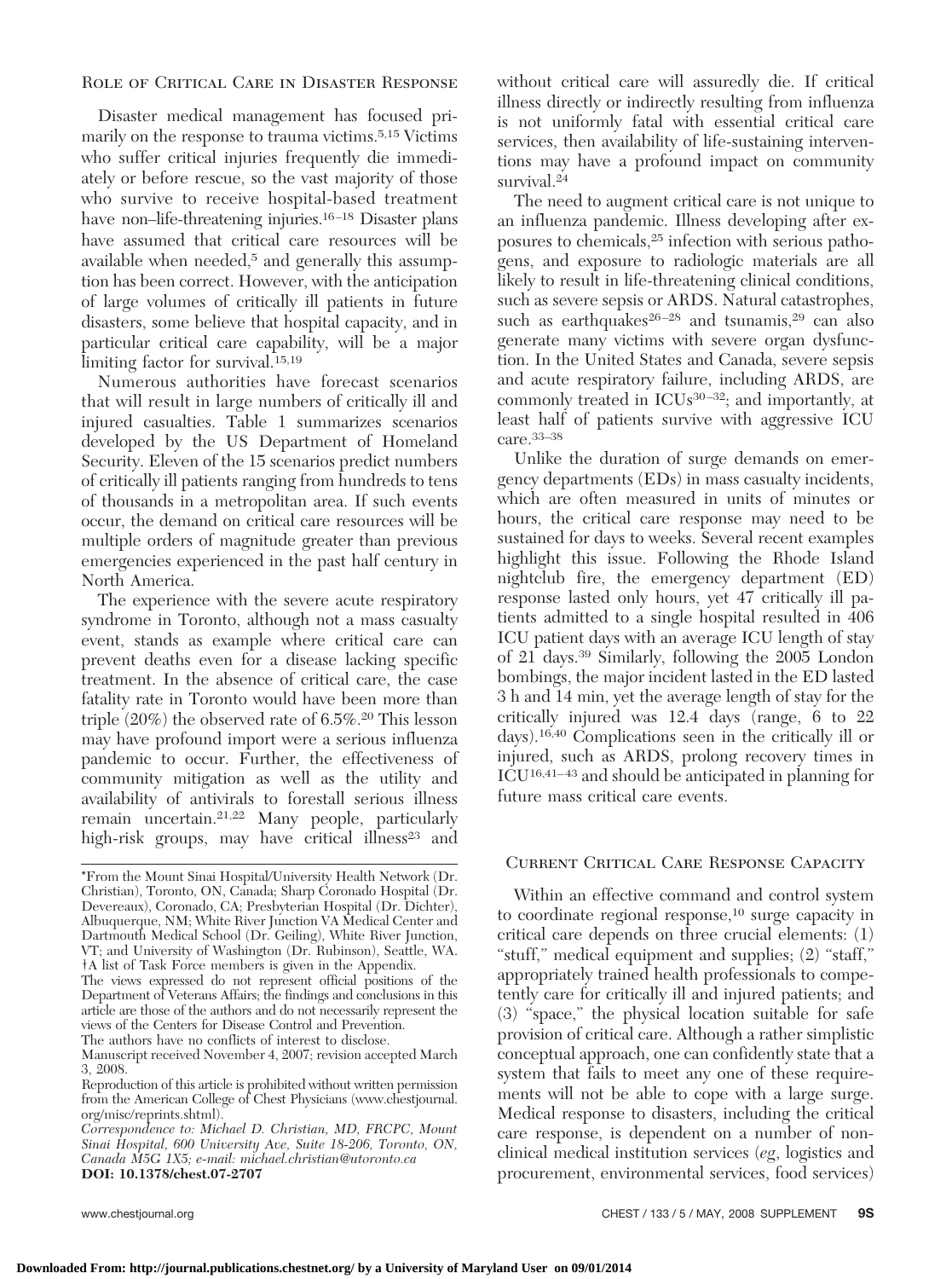| Scenarios                                                            | Description                                                                                                                                                                                                                                                                                                    | Receiving Mechanical<br>Potential of Critically<br>Ill Patients (Patients<br>Ventilation), No. | Requirements for<br>Critical Care                                                                                                                                             | Critical Care<br>Duration of<br>Likely                            | Likely Duration<br>of Ventilation | Probability of External<br>Support                                                                                                                                             |
|----------------------------------------------------------------------|----------------------------------------------------------------------------------------------------------------------------------------------------------------------------------------------------------------------------------------------------------------------------------------------------------------|------------------------------------------------------------------------------------------------|-------------------------------------------------------------------------------------------------------------------------------------------------------------------------------|-------------------------------------------------------------------|-----------------------------------|--------------------------------------------------------------------------------------------------------------------------------------------------------------------------------|
| nuclear device<br>detonation:<br>improvised<br>10-kiloton<br>Nuclear | highly<br>enriched uranium. The device is detonated in<br>Terrorists assemble a nuclear device using<br>the business district of a large city                                                                                                                                                                  | Tens to hundreds of<br>(hundreds to<br>thousands)<br>thousands                                 | Burns; blast injury; bone<br>marrow suppression;<br>cardiovascular<br>septic shock;<br>collapse                                                                               | Patient surges<br>over several<br>will occur<br>in waves<br>weeks | Days to weeks                     | If a single device, external<br>support is likely but<br>secondary exposure<br>limited by risk of                                                                              |
| Anthrax attack                                                       | A tractor-trailer truck drives through rush-hour<br>anthracis (anthrax), exposing approximately<br>330,000 persons; 13,000 cases of inhalation<br>approximately 100 L of wet-fill Bacillus<br>traffic in a large urban city spraying<br>anthrax would be expected                                              | (approximately<br>13,000-25,000<br>13,000)                                                     | septic shock; ARDS<br>respiratory failure;<br>Pneumonia with                                                                                                                  | weeks<br>Days to                                                  | Days to weeks                     | 96 h if localized attacks<br>Likely to arrive in 24 to<br>only                                                                                                                 |
| influenza <sup>†</sup><br>Pandemic                                   | A pandemic of influenza sweeps the globe and<br>affects a state with 11 million people                                                                                                                                                                                                                         | Approximately 10,000<br>(approximately<br>5,700)                                               | myocardial infarction<br>ARDS; pneumonia;<br>septic shock;                                                                                                                    | ${\rm months}$<br>Weeks to                                        | Days to weeks                     | External assistance<br>unlikely                                                                                                                                                |
| with pneumonic<br><b>Biological</b> attack<br>plague                 | bathrooms of the major airport of the city, at<br>the main sports arena, and at the major train<br>Terrorists release pneumonic plague in the<br>station                                                                                                                                                       | Approximately 6,000<br>(approximately<br>6,000                                                 | Pneumonia; septic shock                                                                                                                                                       | weeks<br>Days to                                                  | Days to weeks                     | cities by those infected<br>Likely in 24 to 96 h if an<br>at the airport, external<br>rapid spread to other<br>however, because of<br>help will be delayed<br>isolated attack; |
| Chemical attack:<br>blister agent                                    | treatment, but few immediate fatalities occur<br>ter<br>$\boldsymbol{\pi}$<br>packed college football stadium. The attack<br>Terrorists use a light aircraft to spray a blist<br>agent (sulphur mustard and lewisite) into<br>causes a large number of casualties that<br>require urgent and long-term medical | (hundreds)<br>Hundreds to<br>thousands                                                         | stadium; sepsis arising<br>trauma injuries from<br>obstruction; ARDS;<br>with compromised<br>infections in those<br>stampede out of<br>from secondary<br>Upper airway<br>skin | weeks<br>Days to                                                  | Days                              | Likely in 24 to 96 h if an<br>isolated attack                                                                                                                                  |
| Terrorist attack on<br>industrial sites                              | at a<br>molybdenum, cadmium, mercury, vanadium,<br>nearby container ships. Multiple fires occur,<br>petroleum refining plant and bomb several<br>Terrorists launch rocket-propelled grenades<br>releasing smoke containing cobalt, nickel,<br>platinum, isocyanates, nitriles, and epoxy<br>resins             | Hundreds (tens to<br>hundreds)                                                                 | chronic respiratory<br>Burns; blast trauma;<br>smoke inhalation;<br>exacerbation of<br>conditions                                                                             | weeks<br>Days to                                                  | Days                              | Likely in 24 to 96 h if an<br>isolated attack                                                                                                                                  |

Table 1-Department of Homeland Security National Planning Scenarios\* **Table 1—***Department of Homeland Security National Planning Scenarios*\*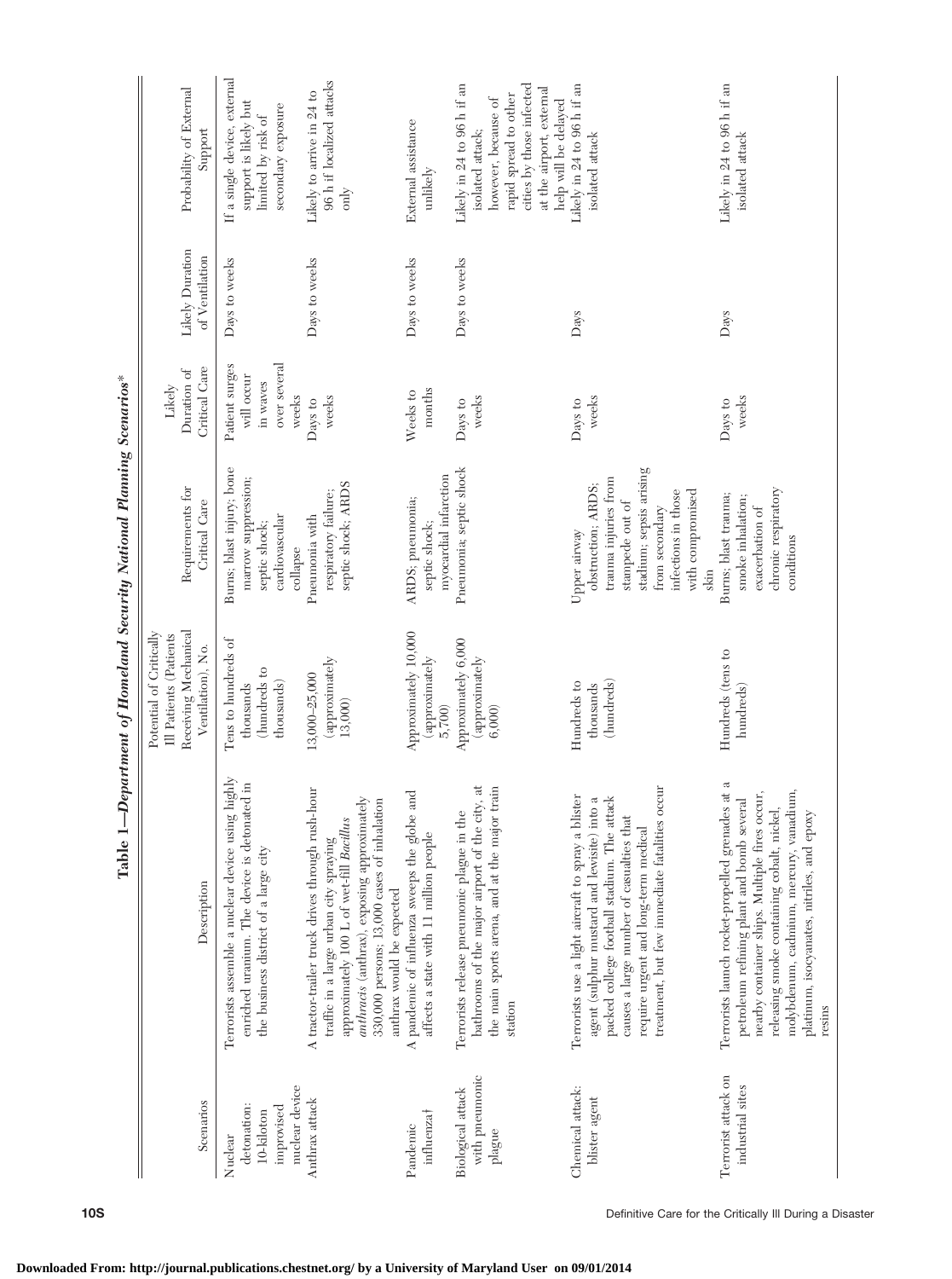|                                                                                |                                                                                                                                                                                                                                                                                                                                                                                                                                                                                                                                                                      | Potential of Critically<br>Ill Patients (Patients                                                                           |                                                                                | Likely                       |                                   |                                               |
|--------------------------------------------------------------------------------|----------------------------------------------------------------------------------------------------------------------------------------------------------------------------------------------------------------------------------------------------------------------------------------------------------------------------------------------------------------------------------------------------------------------------------------------------------------------------------------------------------------------------------------------------------------------|-----------------------------------------------------------------------------------------------------------------------------|--------------------------------------------------------------------------------|------------------------------|-----------------------------------|-----------------------------------------------|
| Scenarios                                                                      | Description                                                                                                                                                                                                                                                                                                                                                                                                                                                                                                                                                          | Receiving Mechanical<br>Ventilation), No.                                                                                   | Requirements for<br>Critical Care                                              | Critical Care<br>Duration of | Likely Duration<br>of Ventilation | Probability of External<br>Support            |
| Chemical attack:<br>nerve agent                                                | Terrorists release sarin vapor into the ventilation<br>and<br>kills or sickens many of the first responders<br>buildings in a metropolitan area. The agent<br>systems of three large commercial office<br>kills 95% of the people in the buildings,<br>and those in adjacent buildings                                                                                                                                                                                                                                                                               | Hundreds (tens to<br>hundreds)                                                                                              | coma; respiratory<br>Seizures; paralysis;<br>failure                           | weeks<br>Days to             | Hours to days                     | Likely in 24 to 96 h if an<br>isolated attack |
| Chlorine tank<br>explosion                                                     | A chlorine gas (liquefied under pressure) storage<br>$\tanh$ ruptures, releasing a large quantity of chlorine gas downwind of the site in Chicago                                                                                                                                                                                                                                                                                                                                                                                                                    | $(8,000 - 12,000)$<br>15,000-20,000                                                                                         | ARDS; pulmonary<br>edema                                                       | weeks<br>Days to             | $_{\mathrm{Days}}$                | Likely in 24 to 96 h                          |
| Earthquake                                                                     | A 7.5-magnitude earthquake occurs in a major<br>metro area with a population of 10 million                                                                                                                                                                                                                                                                                                                                                                                                                                                                           | (tens to hundreds)<br>Tens to hundreds                                                                                      | contusions, renal<br>Crush injuries<br>(pulmonary<br>$\operatorname{failure})$ | weeks<br>Days to             | Hours to days                     | Likely in 24 to 96 h                          |
| Major hurricane                                                                | at a<br>eye<br>feet above normal. Low-lying escape routes<br>$\Omega$<br>are inundated by water hours before the<br>A category 5 hurricane that makes landfall<br>major metro area with a storm surge $\geq$<br>of the hurricane reaches land                                                                                                                                                                                                                                                                                                                        | infrastructure fails<br>more if existing<br>affected area is<br>Minimal (may be<br>and hospital in<br>$\mathtt{evacuated})$ | waterborne infections;<br>Trauma; sepsis from<br>drowning                      | $_{\mathrm{Days}}$           | Days                              | Likely in 24 to 96 h                          |
| Radiologic attack:<br>radiologic<br>dispersal<br>devices                       | Terrorists detonate "dirty bombs" containing<br>cesium-137 in several major cities                                                                                                                                                                                                                                                                                                                                                                                                                                                                                   | (tens to hundreds)<br>Tens to hundreds                                                                                      | Blast injury; radiation<br>sickness                                            | weeks<br>Days to             | Days                              | Likely in 24 to 96 h                          |
| Conventional<br>explosion                                                      | $_{\mathrm{and}}$<br>Terrorists detonate a series of truck bombs<br>explosives on a transit system                                                                                                                                                                                                                                                                                                                                                                                                                                                                   | (tens to hundreds)<br>Tens to hundreds                                                                                      | injury; burns; multiple<br>Head injury; lung blast<br>trauma                   | weeks<br>Days to             | Days to weeks                     | Likely in 24 to 96 h                          |
| Biological attack:<br>foreign animal<br>disease (foot<br>and mouth<br>disease) | Terrorists introduce disease into the food chain                                                                                                                                                                                                                                                                                                                                                                                                                                                                                                                     | None                                                                                                                        | None                                                                           | $\sum_{i=1}^{n}$             | $\sum_{i=1}^{n}$                  | $\frac{\lambda}{\lambda}$                     |
| Cyber attack                                                                   | Terrorists conduct cyber attacks against critical<br>infrastructures reliant on the Internet                                                                                                                                                                                                                                                                                                                                                                                                                                                                         | None#                                                                                                                       | None                                                                           | $\sum_{i=1}^{n}$             | $\sum_{i=1}^{n}$                  | N/A                                           |
|                                                                                | #Although a cyber attack does not directly result in human casualties, given the highly technology-dependent nature of critical care, and critical infrastructure in general, computer viruses in medical<br>equipment and electronic medical records or losses crippling the capacity for information exchange could lead to large numbers of critically ill patients.<br>+Data used for Ontario, Canada. Population approximately 11 million, assuming 35% attack rate over 6 weeks.<br>*From Department of Homeland Security. <sup>13</sup> N/A = not applicable. |                                                                                                                             |                                                                                |                              |                                   |                                               |

Table 1-Continued **Table 1—***Continued*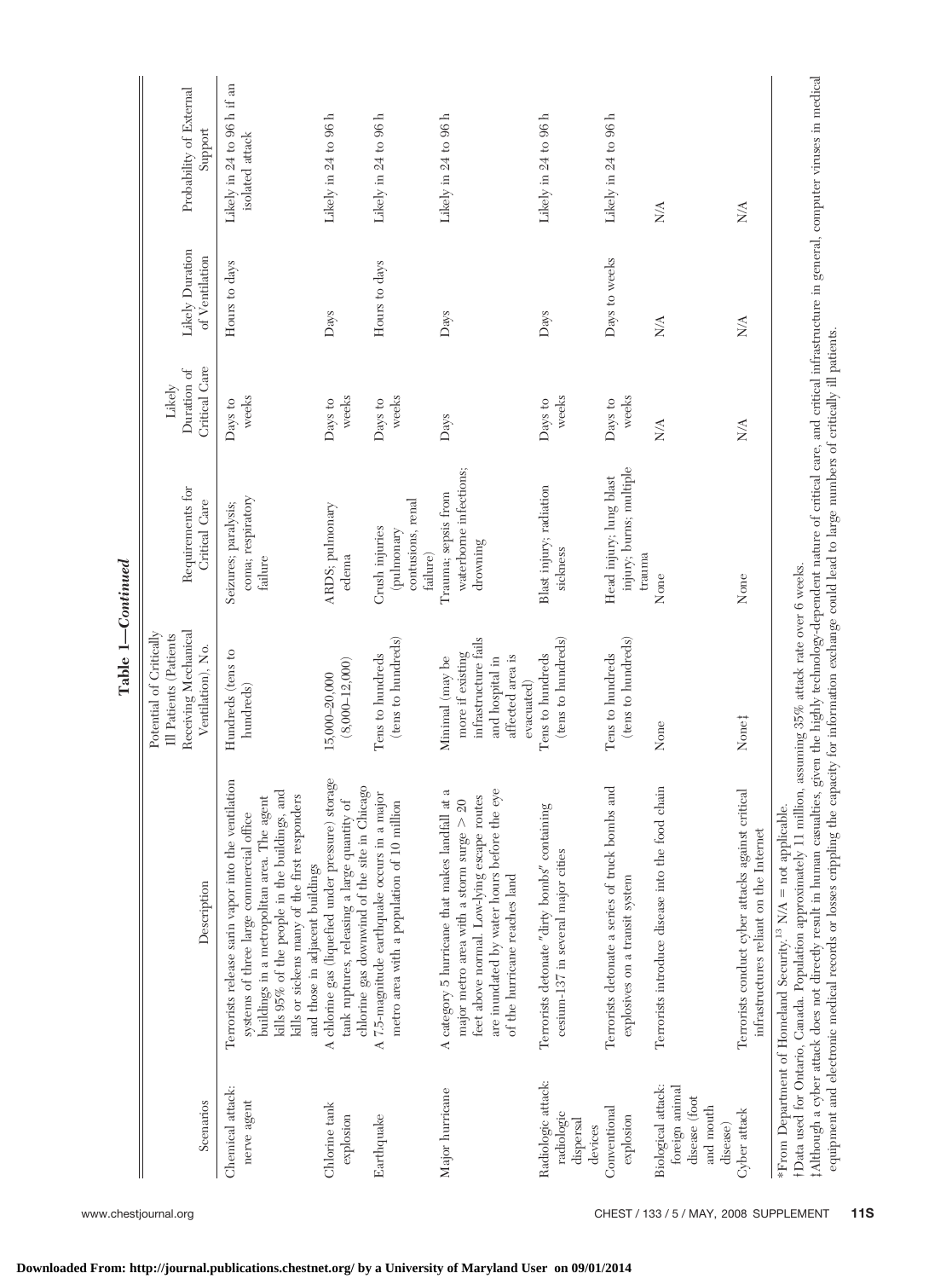and external services (*eg*, transportation, consistent functional utilities, commerce infrastructure). For expediency, this article will focus on critical carespecific capabilities.

## *Stuff*

Mechanical ventilators are unique to the critical care environment, and they are essential equipment for the management of respiratory failure. There are no realistic substitutes for ventilators. Proposals to train hundreds of volunteers to provide manual ventilation to patients during a pandemic are naïve and fraught with serious logistical and scientific shortfalls, such as the lack of staff or volunteers during bioevents as well as the risk of secondary transmission to the caregivers who must remain at the bedside and the adverse consequences of prolonged manual ventilation.

Estimates of the total number of full-feature ICU ventilators available in the United States vary widely. One study12 reported 105,000 ventilators (35 ventilators per 100,000 population); other published studies and unpublished data place the estimate between 53,00044 and 70,000 (17 to 23 per 100,000 population). These devices are distributed among the 72,000 to 87,500 non-federal ICU beds in the United States.45,46 A 2006 review of ventilators in Ontario, Canada, reported similar quantities when corrected for population size: 1,990 ICU ventilators (16 per 100,000 population) [A. Stuart; Emergency Management Unit, ON Ministry of Health & Long Term Care; personal communication; May 16, 2006].

For immediate surge capacity, available ventilators are more important than the total number. Most institutions often have only a minimal number of reserve ventilators on site at any time. When all of the full-feature hospital ventilators are occupied, additional units are usually rented from a vendor. A study by Kaji and Lewis<sup>47</sup> in Los Angeles found that 71% of hospitals in the Los Angeles area had fewer than six ventilators available for immediate use at any time. If several local hospitals require additional ventilators, rental supplies may be insufficient to meet need, as it is common for vendors to contract to provide the same finite pool of ventilators to several institutions.

Data from the National Healthcare Safety Network48 show that the majority of ICUs have, on average,  $\lt 70\%$  of their occupied beds filled with patients receiving invasive mechanical ventilation. Based on these data, at least 10,000 full-feature ventilators are likely available across the United States at any time for use during a disaster. This predicted available national mechanical ventilator quantity may at first seem reassuring, but it also has

potential to mislead. Numerous logistic hurdles will hamper immediate distribution to areas of need during a disaster. Thousands of ventilators may be available at hospitals nationwide, yet an affected community requiring just hundreds of additional devices may not be able to get them in a timely manner. Also, published and unpublished models of varying sophistication portend there will still be a large gap between the total number of ventilators required during the peak of a serious influenza pandemic and available devices.<sup>23,49-51</sup> In all models, the predicted need will far exceed even the tens of thousands of available ventilators. Hence, strategies for rational augmentation of positive pressure ventilation capacity are necessary.

In the United States and Canada, stockpiles of ventilators are available from government sources.52,53 Currently the strategic national stockpile in the United States<sup>54</sup> has approximately 4,600 ventilators, and there is a stated intention to purchase additional ventilators.44 Furthermore, some local institutions, municipalities, and states are also developing stockpiles. For some events, these devices, together with staff augmentation strategies, may allow for many additional patients to survive (see "Definitive Care for the Critically Ill During a Disaster: A Framework for Optimizing Critical Care Surge Capacity" and "Definitive Care for the Critically Ill During a Disaster: Medical Resources for Surge Capacity"). For more catastrophic events, these additional ventilators may be beneficial but still insufficient to serve all in need; in such cases, scarce mechanical ventilators will need to be allocated to those patients who are prioritized (see "Definitive Care for the Critically Ill During a Disaster: A Framework for Allocation of Scarce Resources in Mass Critical Care").

The "just-in-time" supply chain management systems used by many hospitals creates a significant threat to successful disaster response as many hospitals maintain only a minimal store of medical supplies on site.<sup>55</sup> Of the typically "consumable" medical supplies required for the provision of critical care some may have the potential for limited disinfection and reuse in a disaster when no alternative exists. There are a variety of inotropes and vassopressors that are interchangeable again increasing availability. However, oxygen remains a critical consumable resource which has a limited supply and distribution network. Most hospitals rely on large storage tanks of liquid oxygen. If this source runs low, oxygen must be trucked in from a supplier. The number of suppliers of medical grade oxygen in North America is limited as are the number of tanker trucks available to transport oxygen. Portable oxygen supplies for use during an infrastructure failure or in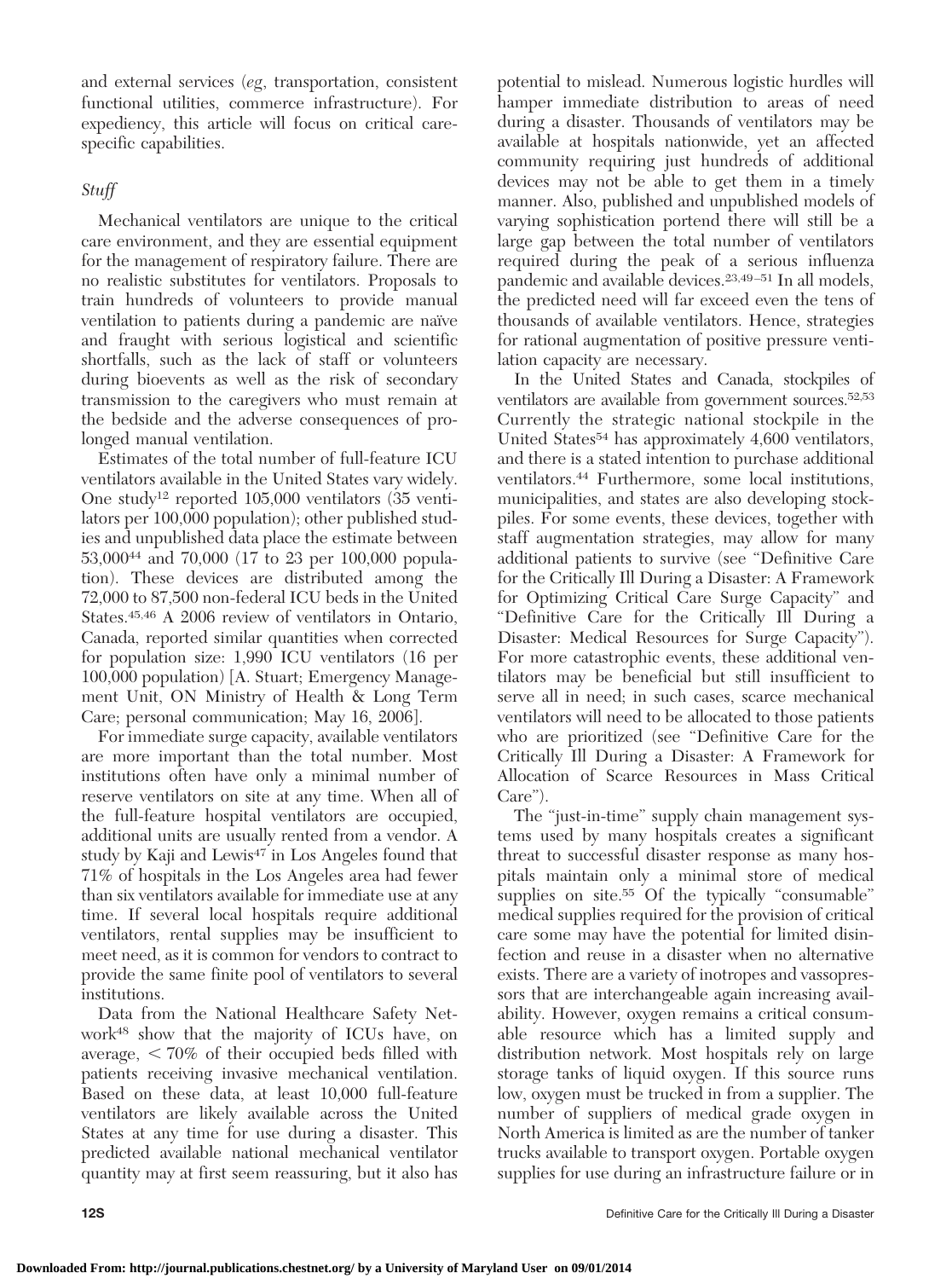off-site critical care facilities are very limited, inefficient and not included in the strategic national stockpile.44

### *Staff*

Like many areas of health care, critical care units face shortages of various team members<sup>56</sup> required for critical care delivery.44,50,57–61 Data from Ontario show that 49% of critical care units had nursing vacancies and 20% had physician vacancies.50 ICUs facing staffing shortages are routinely forced to cancel surgeries and divert ED admissions to other hospitals.<sup>50</sup> The need to resort to such actions even in non-surge periods bespeaks the limited surge capacity in the critical care system.

In the past, staff shortages have not typically been a major problem during disasters.62 However, a report7 revealed that staffing can be a problem, with staff absenteeism during a disaster ranging from 10 to 60%. The authors<sup>7</sup> described disasters that were prolonged, were of a type rare for the community, or impacted the personal lives of employees (*ie*, school closures, day-care closures, or elder-care issues) were associated with higher rates of absenteeism. Estimated absenteeism for future bioevents is predicted to be even higher.63,64 In bioevents, staff may fail to report for duty for a variety of reasons, including fear of infection or infecting their families.63–66 Although volunteers often converge on disaster-stricken communities,67,68 rarely do these volunteers possess the skills necessary to provide critical care; and even if they do, rapidly verifying credentials during a disaster can be logistically challenging.

It is important that the staff available to respond have adequate preparation to do so. Critical care physicians in general are poorly prepared to respond to mass casualty disasters.3,4,69 A study70 of other physician groups report that preparedness for bioterrorism or public health emergencies are particular areas of weakness, and deficiencies in training to respond to mass casualty events are not limited to physicians. Hospital administrators, who are often called on to lead the response in a health-care facility, also lack appropriate training.<sup>71</sup>

#### *Space*

Critical care requires specific functionalities, including electricity, oxygen, suction, medical gas, monitoring equipment, and physical space for equipment and patient management. As a result, there are limited areas in which critical care can be provided on a routine basis outside of current critical care areas (ICU, postanesthesia care unit, ED). As with staffing, some hospitals face shortages of critical care spaces,  $46,71-73$  although occupancy varies across the

United States. In Ontario in 2006, there were 1,789 critical care beds, 1,057 of which were capable of accommodating mechanical ventilation.74 The occupancy rate for these beds approaches 90%.50 Demands on critical care resources are expected to increase in both the United States and Canada as the populations age.75

On a day-to-day basis, additional capacity can be created in the critical care system by expanding critical care to areas of the hospital such as the postanesthesia care unit. However, this expansion is still limited by the issues of stuff and staff discussed earlier. Therefore, even though the bed spaces may be available to use for critical care, if the hospital rents its ventilators and has no more on site, the ability to expand critical care remains limited unless specific advanced planning and preparation are undertaken. Finally, although it is possible to convert off-site locations17,53 (*ie*, hotels, gymnasiums, sports fields) into medical treatment facilities, the ability to convert such areas to critical care facilities on a large scale is curtailed because of the functional requirements and logistical challenges, such as large-volume portable oxygen supplies.

## *Stockpiling Costs*

While unlimited stockpiles of medical equipment could mitigate the shortfall of critical care resources during a disaster, this is not a realistic solution in part because of the costs of stockpiling. Extrapolating from even an incomplete list of equipment required to care for critically ill patients<sup>53</sup> results in an estimated cost of \$1,789,876 to manage 100 critically ill patients for 3 days. This cost does not take into account the cost of the financing to purchase the stockpile or the potential returns from alternative investments those funds could be used for. This considerable expense also does not include the cost of maintaining and storing equipment. Furthermore, the period of treatment being considered is very short and not representative of the typical length of ICU stay. Thus the cost is substantial, imposing significant fiscal limitations on the ability to stockpile. Therefore, a balance must be struck between service provision today and preparation for potential events of the future. Finally, stockpiling does not resolve the staffing issue.

#### Role of Mutual Aid

One option most health-care facilities consider when they are overwhelmed is to seek help from outside, either by transferring patients out or having help sent in.<sup>14</sup> Generally, if a health-care facility elects to transport a patient to another hospital for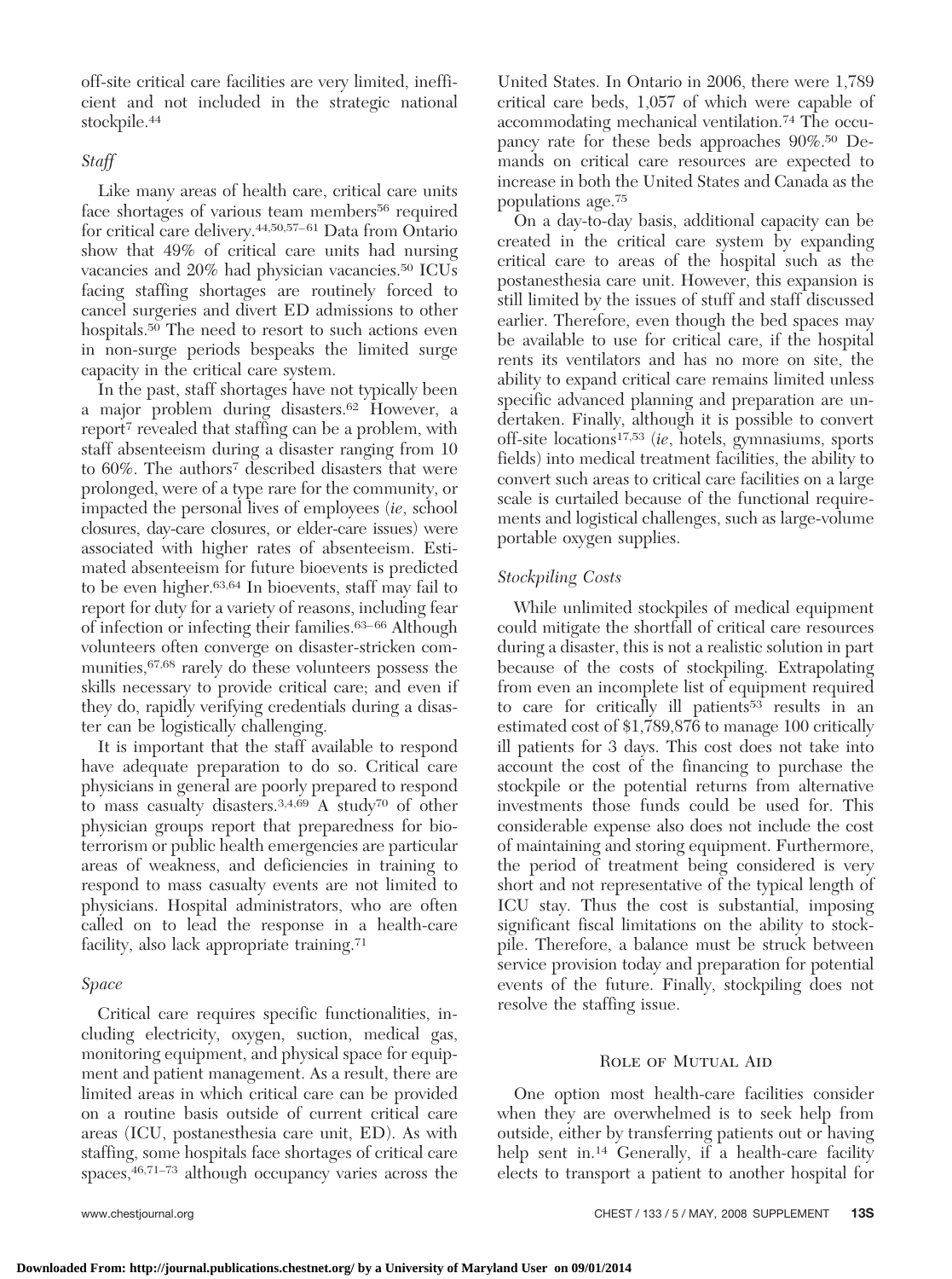ongoing treatment because it does not have the ability or resources to manage that patient, it is the responsibility of the sending facility to arrange transportation. However, this is often difficult to do during a disaster when ambulances are occupied with the ongoing prehospital response. Moreover, most areas will not have a sufficient number of dedicated critical care transport teams to evacuate large numbers of critically ill; thus, regular critical care staff would be required. This would take critical care staff away from the hospital during transport and would be an inefficient use of valuable staff (*ie*, 2:1 or 3:1 registered nurse/respiratory technician/ medical doctor-to-patient ratio).

If local resources are insufficient for patient evacuation, the US Department of Health and Human Services maintains contracts with a private ambulance service for ground transport coordination, and the Department of Defense is responsible for evacuation within the National Disaster Medical System (NDMS).76 Although the Department of Defense is capable of transporting critically ill patients,5,77 its ability to do so is has been estimated at 81 patients in 54 h. Civilian ground, aeromedical rotor-wing, and fixed-wing assets may assist, if not dedicated to the on-scene major incident response, but the total number of aircraft in the United States is limited (*eg*, 800 civilian rotor-wing aircraft),78 and all are designed for the transport of one to two critically ill patients at a time. This limited capacity certainly is not sufficient to move large surges of critically ill patients; nor is it likely that these transport assets from outside regions will be available during the first 12 to 24 h of a mass casualty event. Thus, a hospital cannot rely on immediately evacuating critically ill patients as a response to a mass casualty event.

If patients cannot go to help, then it is logical for help to come to the patient. Depending on the situation, assistance can come from the local, regional/ state, or national levels. Local assistance is usually facilitated by the sharing of staff in an emergency through a prearranged mutual aid agreement.53 This type of an arrangement can be very useful in the event of small surge situations, but is not helpful in the type of mass casualty scenario where all hospitals in a local area will be overwhelmed. The US federal health response includes the NDMS to address medical and mental health needs during a disaster.79 The NDMS was created to address civilian disasters and military contingencies in which there might be a large number of casualties that cannot be accommodated by the Departments of Defense or Veterans Affairs.76 The NDMS is a private/public partnership that includes a number of specialized teams comprising some 7,000 to 8,000 volunteers and a network of 2,000 hospitals with a total of approximately 100,000 beds. Similar teams are being developed elsewhere in North America.52

The NDMS has been a valuable resource in many prior disasters.80 However, there are significant concerns that the system is not equipped to respond to an event involving large numbers of critically ill patients, particularly a biological event, such as a pandemic.14 Disaster Medical Assistance Teams (DMATs) of the NDMS are made up of practicing clinicians who will leave their local communities and deploy to disaster sites. While it may be possible to piece together a team or two of available volunteers from a distant unaffected area to respond to a geographically isolated event, it will be a significant challenge to find enough available DMAT members to meet the needs of many communities during a widespread event, such as an influenza pandemic or simultaneous terrorist attacks in major cities across the nation.

For disasters in which DMATs are available, another limitation is their critical care capability. The teams are staffed primarily by members who are not trained in critical care, and the teams are not equipped to provide critical care beyond initial resuscitation.<sup>81</sup> The primary responsibilities of DMATs include triaging patients, providing medical care in austere environments, and preparing patients for evacuation.

Finally, assuming that DMATs are able to be staffed and equipped to provide critical care on a large scale, they still face the issue of time, something many critically ill patients do not have. Because of logistic issues, deployment typically may take hours to days.82,83 This is not unique to DMATs but a fact for any deployable disaster response team.27 However, unlike many less acutely injured patients in past disasters, critically ill patients are unlikely to survive without care while awaiting the arrival of the team.

#### **CONCLUSION**

Although great strides have been made to prepare the health-care system to respond to disaster, these plans fall short for mass casualty events with a large number of critically ill. Most countries have insufficient critical care staff, medical equipment, and ICU space to provide timely, usual critical care to a surge of critically ill and injured victims. Were a mass casualty critical care event to occur tomorrow, many people with clinical conditions that are survivable under usual health-care system conditions might have to forgo life-sustaining interventions. Failure to provide critical care will likely result in high mortality rates.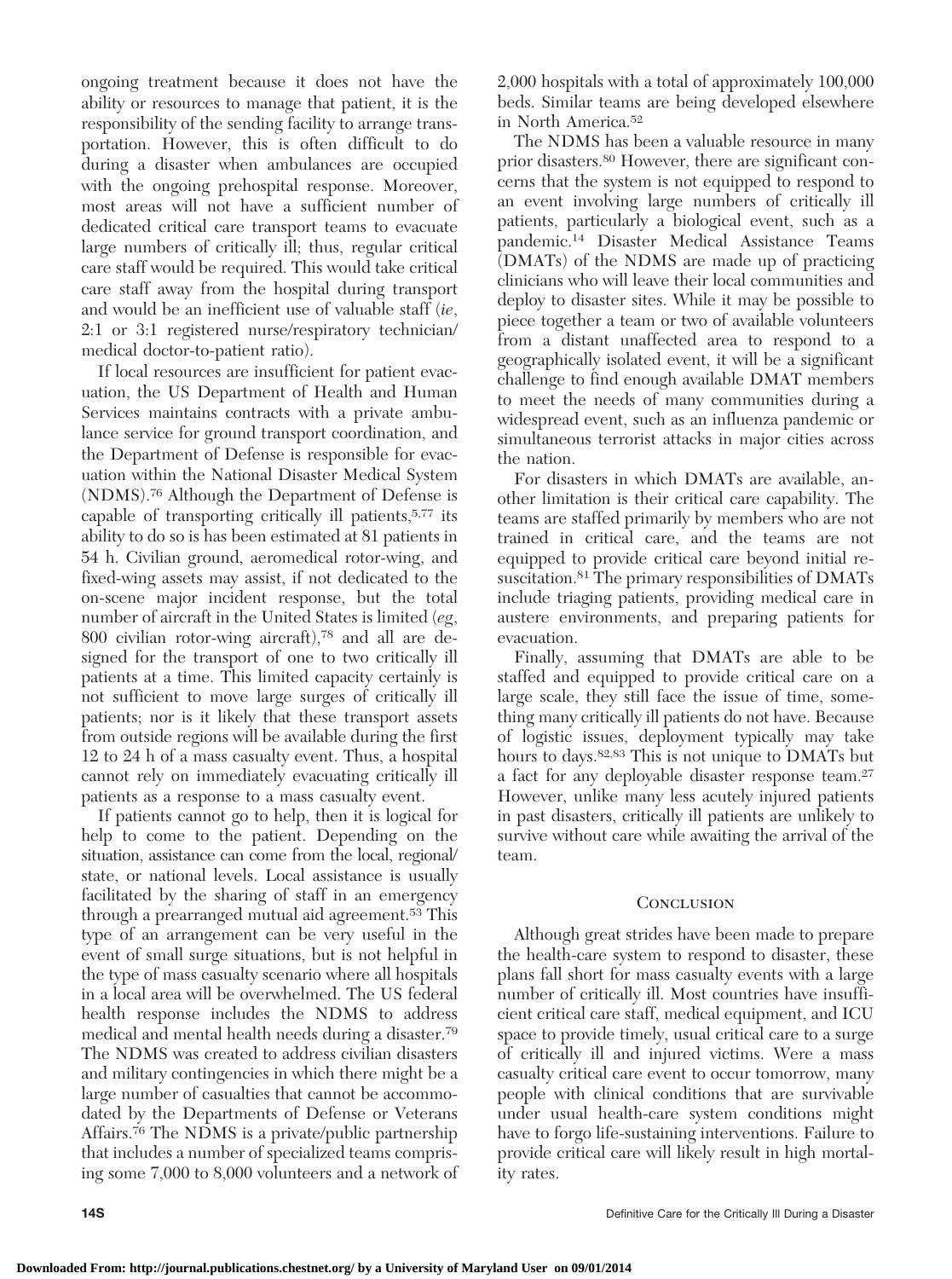#### **APPENDIX**

#### *Task Force Members in Alphabetical Order*

Capt. Dennis Amundson, MD, USN, San Diego, CA; Capt. Michael B. Anderson, RN, MHA, CNAA, Department of Homeland Security, Washington, DC; Robert Balk, MD, Rush University Medical Center, Chicago, IL; Tom Baudendistel, MD, California Pacific Medical Center, San Francisco, CA; Ken Berkowitz, MD, VHA National Center For Ethics in Health Care, New York, NY; Michael Bourisaw, BS (Steering Committee), American College of Chest Physicians, Northbrook, IL; Dana Braner, MD, Doernbecher Children's Hospital, Portland, OR; Suzanne Burns, RN, MSN, RRT, University of Virginia Health System, Charlottesville, VA; Michael D. Christian, MD, FRCPC (Steering Committee), University of Toronto, Toronto, ON, Canada; J. Randall Curtis, MD, MPH, Harborview Medical Center, Seattle, WA; Asha Devereaux, MD (Steering Committee), Sharp Coronado Hospital, San Diego, CA; Jeffery Dichter, MD (Steering Committee), Presbyterian Hospital, Albuquerque, NM; Nancy Dubler, LLB (Steering Committee), Montefiore Medical Center, Bronx, NY; Brian Erstad, PharmD (Steering Committee), University of Arizona Medical Center, Tucson, AZ; J. Christopher Farmer, MD, Mayo School of Graduate Medical Education, Rochester, MN; James Geiling, MD (Steering Committee), VA Medical Center, White River Junction, VT; Dan Hanfling, MD, Inova Fairfax Hospital, Falls Church, VA; John Hick, MD (Steering Committee), Hennepin County Medical Center, Minneapolis, MN; Capt. Ann Knebel, RN, DNSc, Department of Health and Human Services, WA, DC; John Krohmer, MD, Department of Homeland Security, Washington, DC; Capt. Deborah Levy, PhD, MPH (Steering Committee), Centers for Disease Control and Prevention, Atlanta, GA; Henry Masur, MD, National Institutes of Health, Bethesda, MD; Justine Medina (Steering Committee), RN, MS, American Association of Critical Care Nursing, Aliso Viejo, CA; Nicki Pesik, MD (Steering Committee), Centers for Disease Control and Prevention, Atlanta, GA; Jim Pile, MD, The Cleveland Clinic, Cleveland, OH; Tia Powell, MD, New York State Task Force on Life and the Law, New York, NY; Lewis Rubinson, MD, PhD (Steering Committee), Harborview Medical Center, Seattle, WA; Christian Sandrock, MD, MPH, University of California-Davis, Davis, CA; Richard Serino, BS, Boston Emergency Medical Services, Boston, MA; Lewis Soloff, MD, New York City Department of Health and Mental Hygiene, New York, NY; Daniel Talmor, MD, MPH, Beth Israel Deaconess Medical Center, Boston, MA; Alvin Thomas Jr, MD, Howard University Hospital, Washington, DC; Richard Waldhorn, MD, University of Pittsburgh Medical Center, Baltimore, MD; Mark Woodhead, MD, Guidelines Director, European Respiratory Society; Robert Wise, MD, The Joint Commission, Chicago, IL; Randy Wax, MD, Mount Sinai Hospital, Toronto, ON, Canada; Kevin Yeskey, MD (Steering Committee), Department of Health and Human Services, Washington, DC.

#### **REFERENCES**

- 1 EM-DAT: the International Disaster Database. 2007. Available at: http://www.emdat.be/. Accessed March 16, 2008
- 2 US Department of Homeland Security. National preparedness guidelines, 2007. Available at: http://www.dhs.gov/ xprepresp/publications/gc\_1189788256647.shtm. Accessed March 16, 2008
- 3 Frykberg ER. Medical management of disasters and mass casualties from terrorist bombings: how can we cope? J Trauma 2002; 53:201–212

- 4 Frykberg ER. Terrorist bombings in Madrid. Crit Care 2005;  $9.20 - 22$
- 5 Grissom TE, Farmer JC. The provision of sophisticated critical care beyond the hospital: lessons from physiology and military experiences that apply to civil disaster medical response. Crit Care Med 2005; 33(1 Suppl):S13–S21
- 6 Dara SI, Ashton RW, Farmer JC, et al. Worldwide disaster medical response: an historical perspective. Crit Care Med 2005; 33(1 Suppl):S2–S6
- 7 Wise RA. The creation of emergency health care standards for catastrophic events. Acad Emerg Med 2006; 13:1150– 1152
- 8 Flomenbaum N. "All the king's horses and all the king's men . . .." Acad Emerg Med 2003; 10:646–649
- 9 Auf der Heide E. The importance of evidence-based disaster planning. Ann Emerg Med 2006; 47:34–49
- 10 Rubinson L, Nuzzo JB, Talmor DS, et al. Augmentation of hospital critical care capacity after bioterrorist attacks or epidemics: recommendations of the Working Group on Emergency Mass Critical Care. Crit Care Med 2005; 33: 2393–2403
- 11 Fauci AS. Pandemic influenza threat and preparedness. Emerg Infect Dis 2006; 12:73–77
- 12 Osterholm MT. Preparing for the next pandemic. N Engl J Med 2005; 352:1839–1842
- 13 Homeland Security Presidential Directive/Hspd-21, 2007. Available at: http://www.whitehouse.gov/news/releases/2007/ 10/20071018–10.html/. Accessed March 16, 2008
- 14 Hick JL, Hanfling D, Burstein J, et al. Health care facility and community strategies for patient care surge capacity. Ann Emerg Med 2004; 44:253–261
- 15 Dara SI, Ashton RW, Farmer JC. Engendering enthusiasm for sustainable disaster critical care response: why this is of consequence to critical care professionals? Crit Care 2005; 9:125–127
- 16 Aylwin CJ, Konig TC, Brennan NW, et al. Reduction in critical mortality in urban mass casualty incidents: analysis of triage, surge, and resource use after the London bombings on July 7, 2005. Lancet 2007; 368:2219–2225
- 17 Cushman JG, Pachter HL, Beaton HL. Two New York City hospitals' surgical response to the September 11, 2001, terrorist attack in New York City. J Trauma 2003; 54:147–154
- 18 de Ceballos JP, Turegano-Fuentes F, Perez-Diaz D, et al. 11 March 2004: the terrorist bomb explosions in Madrid, Spain; an analysis of the logistics, injuries sustained and clinical management of casualties treated at the closest hospital: Crit Care 2005; 9:104–111
- 19 Manthous CA, Jackson WL Jr. The 9–11 Commission's invitation to imagine: a pathophysiology-based approach to critical care of nuclear explosion victims. Crit Care Med 2007; 35:716–723
- 20 Booth CM, Matukas LM, Tomlinson GA, et al. Clinical features and short-term outcomes of 144 patients with SARS in the greater Toronto area. JAMA 2003; 289:2801–2809
- 21 de Jong MD, Tran TT, Truong HK, et al. Oseltamivir resistance during treatment of influenza A (H5N1) infection. N Engl J Med 2005; 353:2667–2672
- 22 Markel H, Lipman HB, Navarro JA, et al. Nonpharmaceutical interventions implemented by US cities during the 1918– 1919 influenza pandemic. JAMA 2007; 298:644–654
- 23 Centers for Disease Control and Prevention. Flu Surge 1.0, 2004. Available at: http://www.cdc.gov/flu/tools/flusurge/. Accessed March 16, 2008
- 24 Morens DM, Fauci AS. The 1918 influenza pandemic: insights for the 21st century. J Infect Dis 2007; 195:1018–1028
- 25 Baker DJ. Critical care requirements after mass toxic agent release. Crit Care Med 2005; 33(1 Suppl):S66–S74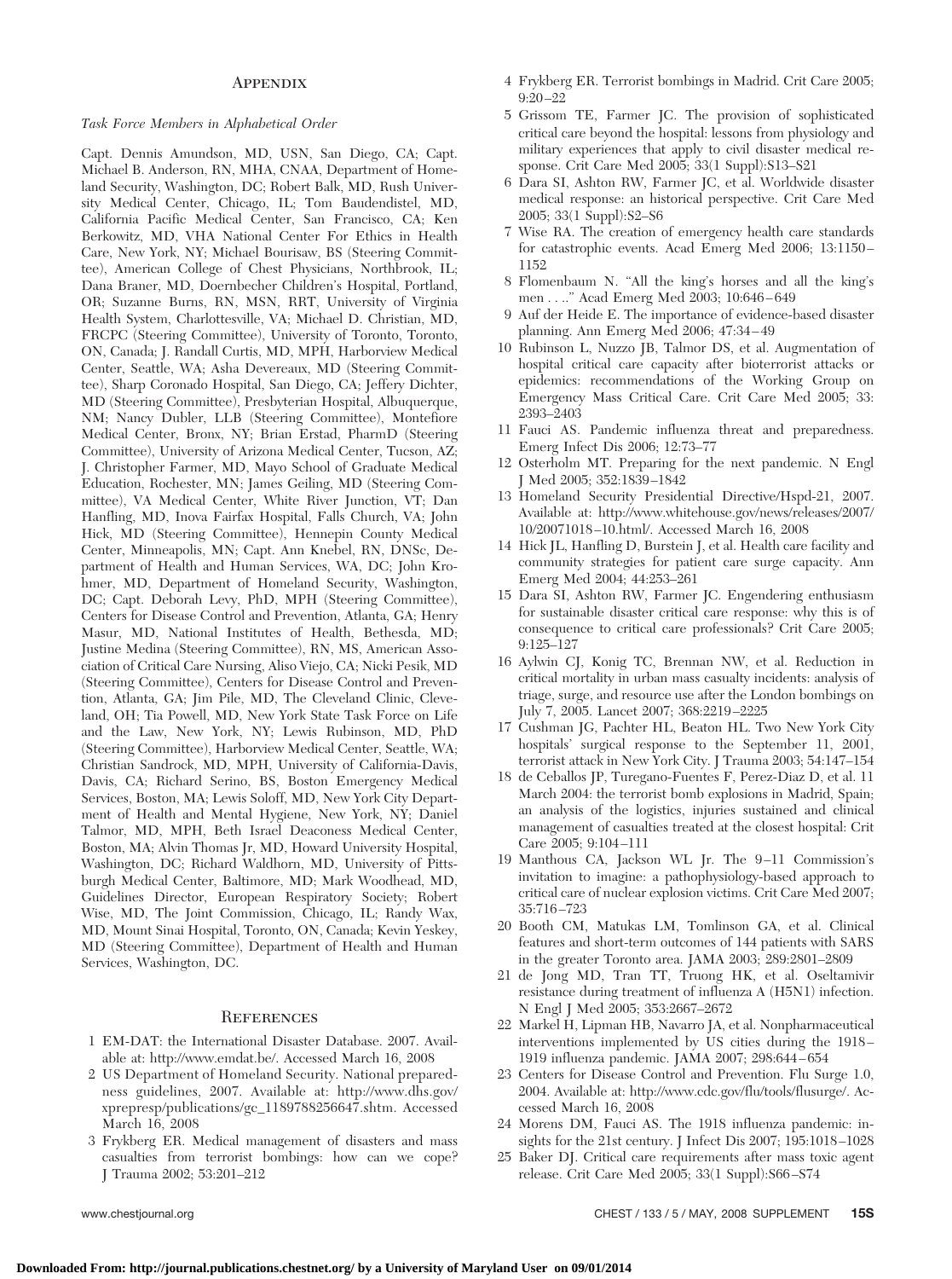- 26 Gonzalez D. Crush syndrome. Crit Care Med 2005; 33(1 Suppl):S34–S41
- 27 Halpern P, Rosen B, Carasso S, et al. Intensive care in a field hospital in an urban disaster area: lessons from the August 1999 earthquake in Turkey. Crit Care Med 2003; 31:1410–1414
- 28 Sever MS, Vanholder R, Lameire N. Management of crushrelated injuries after disasters. N Engl J Med 2006; 354:1052– 1063
- 29 Maegele M, Gregor S, Steinhausen E, et al. The longdistance tertiary air transfer and care of tsunami victims: injury pattern and microbiological and psychological aspects. Crit Care Med 2005; 33:1136–1140
- 30 Angus DC, Linde-Zwirble WT, Lidicker J, et al. Epidemiology of severe sepsis in the United States: analysis of incidence, outcome, and associated costs of care. Crit Care Med 2001; 29:1303–1310
- 31 Goss CH, Brower RG, Hudson LD, et al. Incidence of acute lung injury in the United States. Crit Care Med 2003; 31:1607–1611
- 32 Rubenfeld GD. Epidemiology of acute lung injury. Crit Care Med 2003; 31(4 Suppl):S276–S284
- 33 Bone RC, Balk RA, Cerra FB, et al. Definitions for sepsis and organ failure and guidelines for the use of innovative therapies in sepsis: the ACCP/SCCM Consensus Conference Committee. Chest 1992; 101:1644–1655
- 34 Brun-Buisson C, Minelli C, Bertolini G, et al. Epidemiology and outcome of acute lung injury in European intensive care units: results from the ALIVE study. Intensive Care Med 2004; 30:51–61
- 35 Estenssoro E, Dubin A, Laffaire E, et al. Incidence, clinical course, and outcome in 217 patients with acute respiratory distress syndrome. Crit Care Med 2002; 30:2450–2456
- 36 Friedman G, Silva E, Vincent JL. Has the mortality of septic shock changed with time. Crit Care Med 1998; 26:2078–2086
- 37 Hughes M, MacKirdy FN, Ross J, et al. Acute respiratory distress syndrome: an audit of incidence and outcome in Scottish intensive care units. Anaesthesia 2003; 58:838–845
- 38 Suchyta MR, Orme JF Jr, Morris AH. The changing face of organ failure in ARDS. Chest 2003; 124:1871–1879
- 39 Mahoney EJ, Harrington DT, Biffl WL, et al. Lessons learned from a nightclub fire: institutional disaster preparedness. J Trauma 2005; 58:487–491
- 40 Shirley PJ. Critical care delivery: the experience of a civilian terrorist attack. J R Army Med Corps 2006; 152:17–21
- 41 Herridge MS. Long-term outcomes after critical illness. Curr Opin Crit Care 2002; 8:331–336
- 42 Tansey CM, Louie M, Loeb M, et al. One-year outcomes and health care utilization in survivors of severe acute respiratory syndrome. Arch Intern Med 2007; 167:1312–1320
- 43 Herridge MS, Cheung AM, Tansey CM, et al. One-year outcomes in survivors of the acute respiratory distress syndrome. N Engl J Med 2003; 348:683–693
- 44 Daugherty EL, Branson R, Rubinson L. Mass casualty respiratory failure. Curr Opin Crit Care 2007; 13:51–56
- 45 Angus DC, Shorr AF, White A, et al. Critical care delivery in the United States: distribution of services and compliance with Leapfrog recommendations. Crit Care Med 2006; 34: 1016–1024
- 46 Halpern NA, Pastores SM, Greenstein RJ. Critical care medicine in the United States 1985–2000: an analysis of bed numbers, use, and costs. Crit Care Med 2004; 32:1254–1259
- 47 Kaji AH, Lewis RJ. Hospital disaster preparedness in Los Angeles County. Acad Emerg Med 2006; 13:1198–1203
- 48 Edwards JR, Peterson KD, Andrus ML, et al. National Healthcare Safety Network (NHSN) Report, data summary for 2006, issued June 2007. Am J Infect Control 2007; 35:290–301
- 49 Christian MD, Hawryluck L, Wax RS, et al. Development of a triage protocol for critical care during an influenza pandemic. Can Med Assoc J 2006; 175:1377–1381
- 50 Ministry of Health and Long-Term Care. Final report of the Ontario Critical Care Steering Committee, 2005. Available at: http://www.health.gov.on.ca/transformation/wait\_ times/providers/reports/criticalcare\_0305.pdf/. Accessed April 4, 2008
- 51 Ministry of Health and Long-Term Care. Ontario Health Plan for an Influenza Pandemic. 2006. Available at: http:// www.health.gov.on.ca/english/providers/program/emu/pan\_flu/ pan\_flu\_plan.html. Accessed March 16, 2008
- 52 Emergency Medical Assistance Team-Ontario. 2007. Available at: http://www.health.gov.on.ca/english/providers/program/emu/ emat/emat\_mn.html. Accessed April 4, 2008
- 53 Hanfling D. Equipment, supplies, and pharmaceuticals: how much might it cost to achieve basic surge capacity? Acad Emerg Med 2006; 13:1232–1237
- 54 Esbitt D. The Strategic National Stockpile: roles and responsibilities of health care professionals for receiving the stockpile assets. Disaster Manag Response 2003; 1:68–70
- 55 Phillips S. Current status of surge research. Acad Emerg Med 2006; 13:1103–1108
- 56 Pronovost PJ, Angus DC, Dorman T, et al. Physician staffing patterns and clinical outcomes in critically ill patients: a systematic review. JAMA 2002; 288(17):2151–2162
- 57 Angus DC, Kelley MA, Schmitz RJ, et al. Caring for the critically ill patient: current and projected workforce requirements for care of the critically ill and patients with pulmonary disease; can we meet the requirements of an aging population? JAMA 2000; 284:2762–2770
- 58 Barbisch DF, Koenig KL. Understanding surge capacity: essential elements. Acad Emerg Med 2006; 13:1098–1102
- 59 Ewart GW, Marcus L, Gaba MM, et al. The critical care medicine crisis: a call for federal action: a white paper from the critical care professional societies. Chest 2004; 125:1518–1521
- 60 Kelley MA, Angus D, Chalfin DB, et al. The critical care crisis in the United States: a report from the profession. Chest 2004; 125:1514–1517
- 61 Stechmiller JK. The nursing shortage in acute and critical care settings. AACN Clin Issues 2002; 13:577–584
- 62 Auf der Heide E. Disaster planning, Part II: disaster problems, issues, and challenges identified in the research literature. Emerg Med Clin N Am 1996; 14:453–480
- 63 Maunder R, Hunter J, Vincent L, et al. The immediate psychological and occupational impact of the 2003 SARS outbreak in a teaching hospital. Can Med Assoc J 2003; 168:1245–1251
- 64 Qureshi K, Gershon RR, Sherman MF, et al. Health care workers' ability and willingness to report to duty during catastrophic disasters. J Urban Health 2005; 82:378–388
- 65 Alexander GC, Wynia MK. Ready and willing? Physicians' sense of preparedness for bioterrorism. Health Aff (Millwood) 2003; 22:189–197
- 66 Straus SE, Wilson K, Rambaldini G, et al. Severe acute respiratory syndrome and its impact on professionalism: qualitative study of physicians' behaviour during an emerging healthcare crisis. BMJ 2004; 329:83
- 67 Asaeda G, Cherson A, Richmond N, et al. Unsolicited medical personnel volunteering at disaster scenes: a joint position paper from the National Association of EMS Physicians and the American College of Emergency Physicians. Prehosp Emerg Care 2003; 7:147–148
- 68 Cone DC, Weir SD, Bogucki S. Convergent volunteerism. Ann Emerg Med 2003; 41:457–462
- 69 Johannigman JA. Disaster preparedness: it's all about me. Crit Care Med 2005; 33(1 Suppl):S22–S28